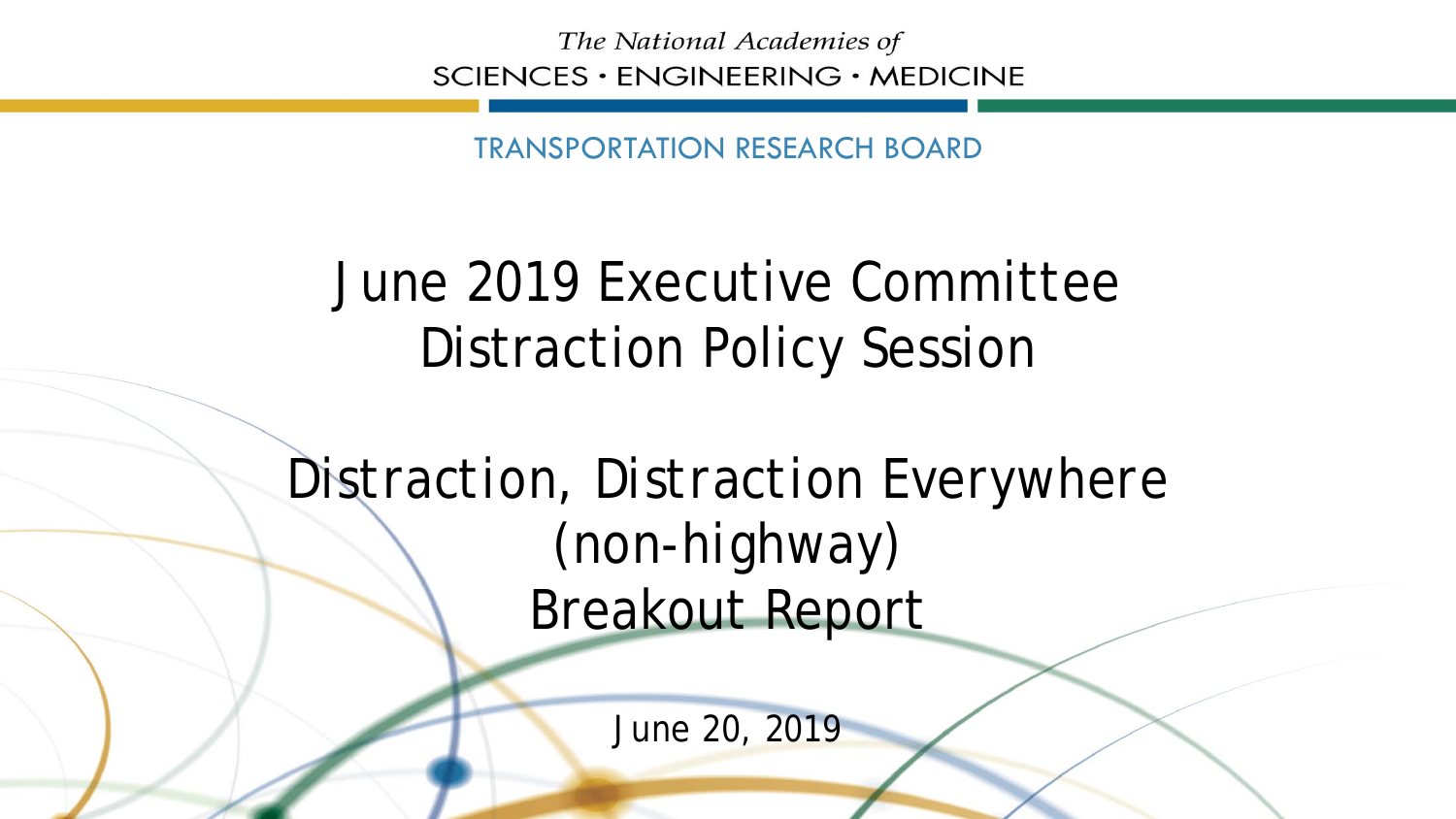## Key Themes

- More isn't better; better is better
	- E.g., 6 messages flashing simultaneously
- Trust but verify (enforcement, e.g., red light cameras)
- In commercial space, training and discipline is critical
	- (e.g, airport incursions/labor considerations)
- Slow down until control is gained/maintained (build safety margins into procedures/design knowing that distraction is an issue)
- Diphenhydramine! Good for kids, bad for operators
- **Design for idiots**
- People think they multitask better than they do

The National Academies of SCIENCES · ENGINEERING · MEDICINE